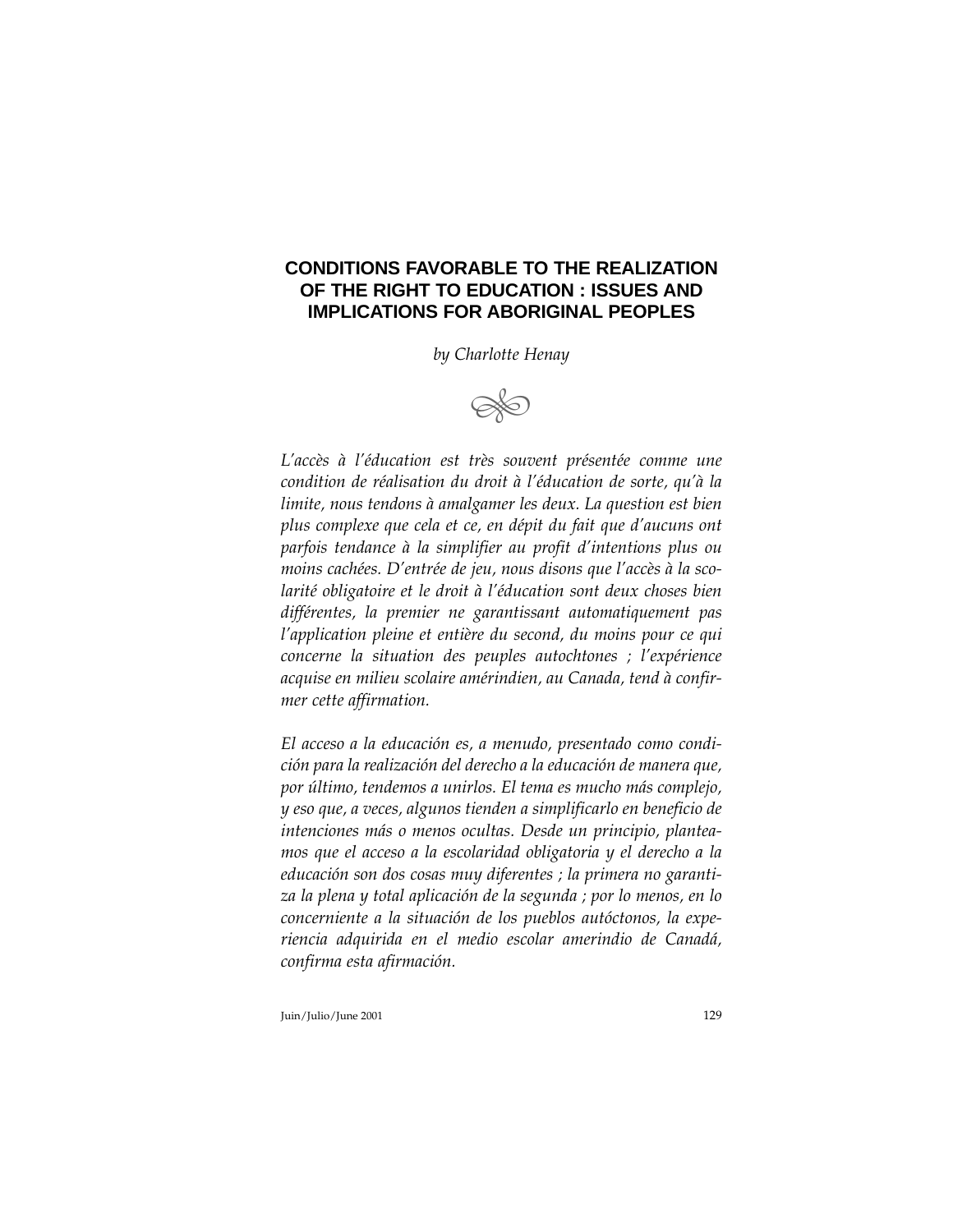*The accessibility of education is so often presented as the means to achieve the right to education that, in the end, we tend to combine the two. The question is far more complex than that, despite the fact that some persons have the tendency to simplify issues in order to hide other intentions. As a starting point, we propose that the access to obligatory schooling and the right to education are two very different things; the first not automatically guaranteeing full and complete implementation of the second. This is certainly the case for indigenous peoples, as confirmed by experience gained in the Amerindian scholastic environment in Canada.*

### **The Rights Language – An Aboriginal Context**

The right to education as defined by the International Covenant on Economic, Social and Cultural Rights, Article 13, is explained as a human right in itself while at the same time being indivisible from other human rights and an indispensable means of realizing these rights<sup>1</sup>. The Universal Declaration of Human Rights states everyone has the right to education, to be directed to the full development of the human personality<sup>2</sup>. Many of us, inside and out of the educational field, take for granted the right to

<sup>1.</sup> Committee on Economic, Social and Cultural Rights Twenty-first Session, November 15-December 3, 1999. *Implementation of the International Covenant on Economic, Social and Cultural Rights. General comment No. 13 (1): The Right to Education*.

<sup>2.</sup> *Universal Declaration of Human Rights*. Article 26.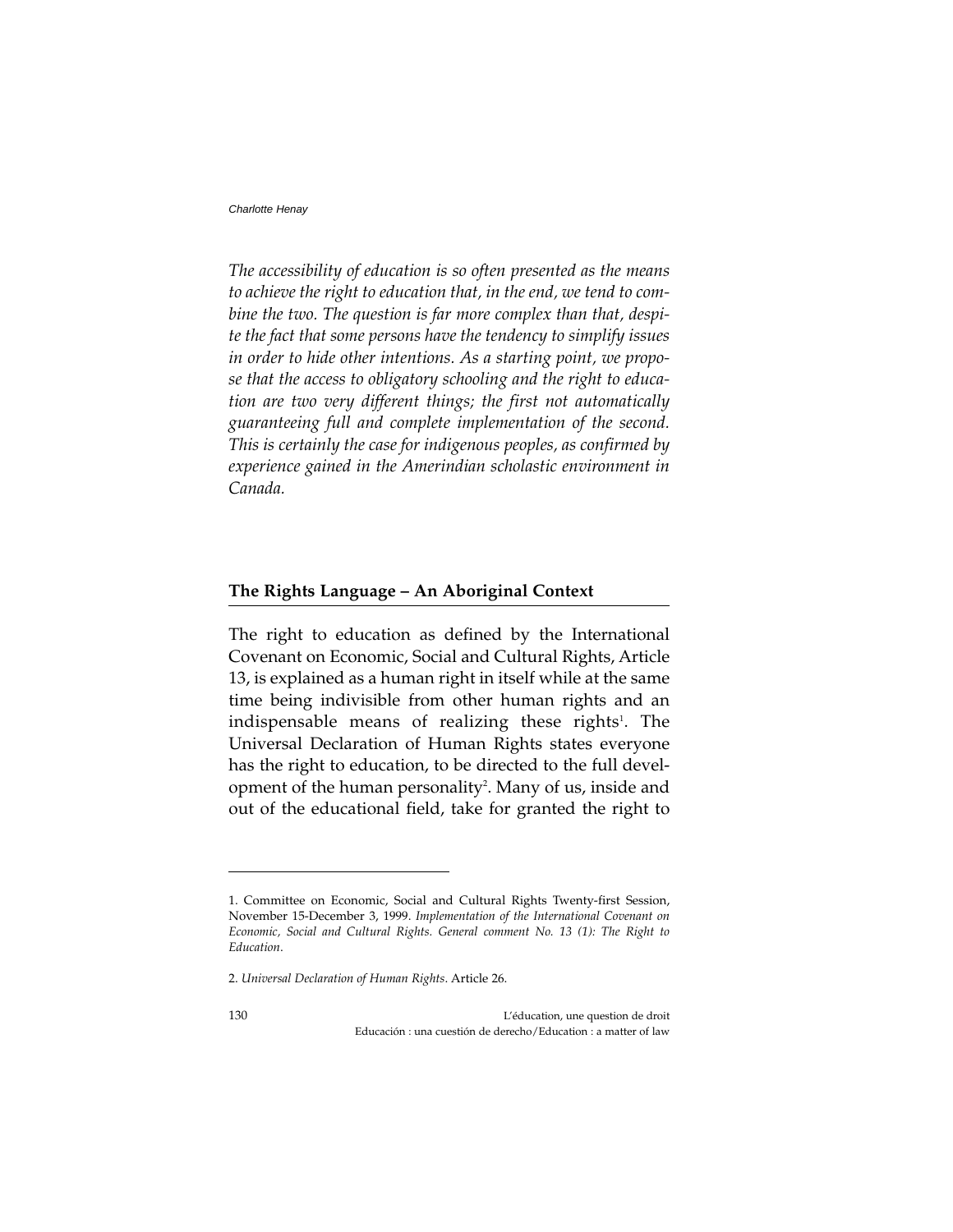education and spend little to no time considering the implications, ramifications and conditions inherent in the exercise of this right. Often lack of access to education in the developing world is at the forefront of the debate on the right to education and, at the worst extreme, access and right are believed to be one and the same. Let us begin with the understanding that compulsory education and the right to education are not the same, the latter in no way having been realized by provision of the former. The language of rights is an increasingly complex and subtle one that is often manipulated to suit varying agendas. We need to examine the right to education in an Aboriginal context, its definition, and the proposed tools for the realization of that right.

I am not speaking for Aboriginal peoples nor am I promoting cultural appropriation by discussing their perspective. I am writing in the interest of what can be learned by examination of the «rights dialogue» and current trends in educational reform. However, my views on this matter have been shaped by the understanding gained from time spent living, teaching, and working in and with First Nations communities. A time which has led me to the recognition of the subjectivity of rights terminology despite the strife to underline and define equality and equity in education as well as emphasize their components in the provision of it inclusively.

# **Conditions for Realization**

The Convention on the Rights of the Child reaffirms the necessity for provision of equal opportunity, capacity-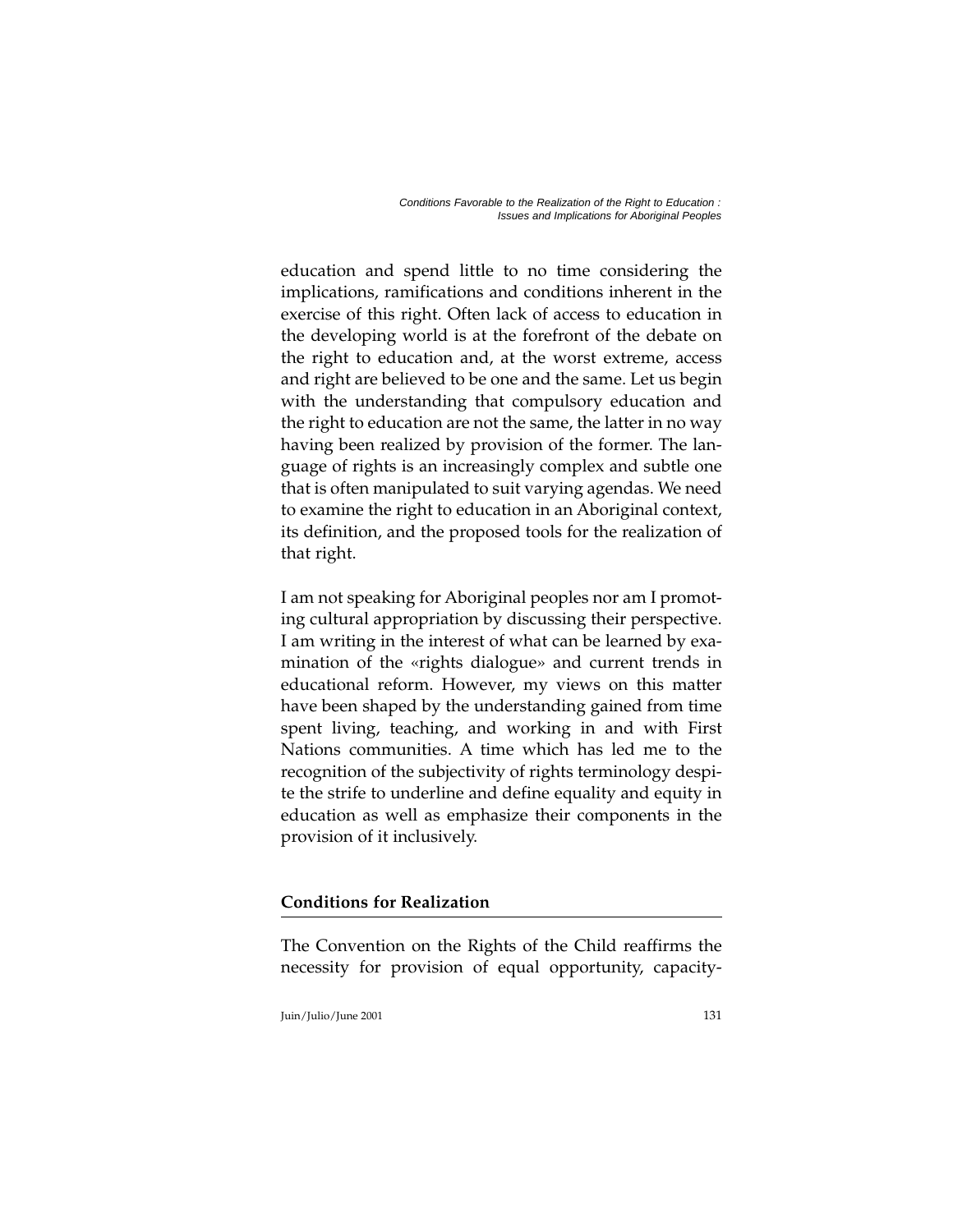appropriate education and the responsibilities of State Parties<sup>3</sup>. We are concerned about the future of the world's children, about preparing global citizens who are equipped to face the eventualities of a society that is more than chameleon. The result has been, albeit well intentioned, a move towards the establishment of standards, baselines, equality, sameness. We promote quality, non-differentiated curriculum, deplore enrolment and gender restrictions, agree that we need to educate our youth out of concern for the kind of society we want to be<sup>4</sup>. Obscured are the social, economic and cultural factors that prohibit equality, and the recognition that in absence of certain preconditions the rest is an impossibility. We look to jurisprudence, statistics, covenants, declarations and conventions to define a right we all know to be inherent and subjective at the same time. Let's recognize that it is highly probable there is no uniform solution, there certainly is no quick fix. I believe we need to go beyond the right to education. I concur with Michael Ignatieff when he says «rights are about defining minimum conditions», and describes the (Canadian) rights vision as advocating «no privileges for any groups, but equal rights for all. No distinct societies, one nation...Equality of individual rights is simply not enough<sup>5</sup>.» The presupposition is that justice is served by the assumption of equality. What's good for dominant, mainstream society is good for everybody.

132 L'éducation, une question de droit Educación : una cuestión de derecho/Education : a matter of law

<sup>3.</sup> *Convention on the Rights of the Child*, Article 28.

<sup>4.</sup> Kuttner, Robert (1988). p.2.

<sup>5.</sup> Ignatieff, Michael (2000). p.65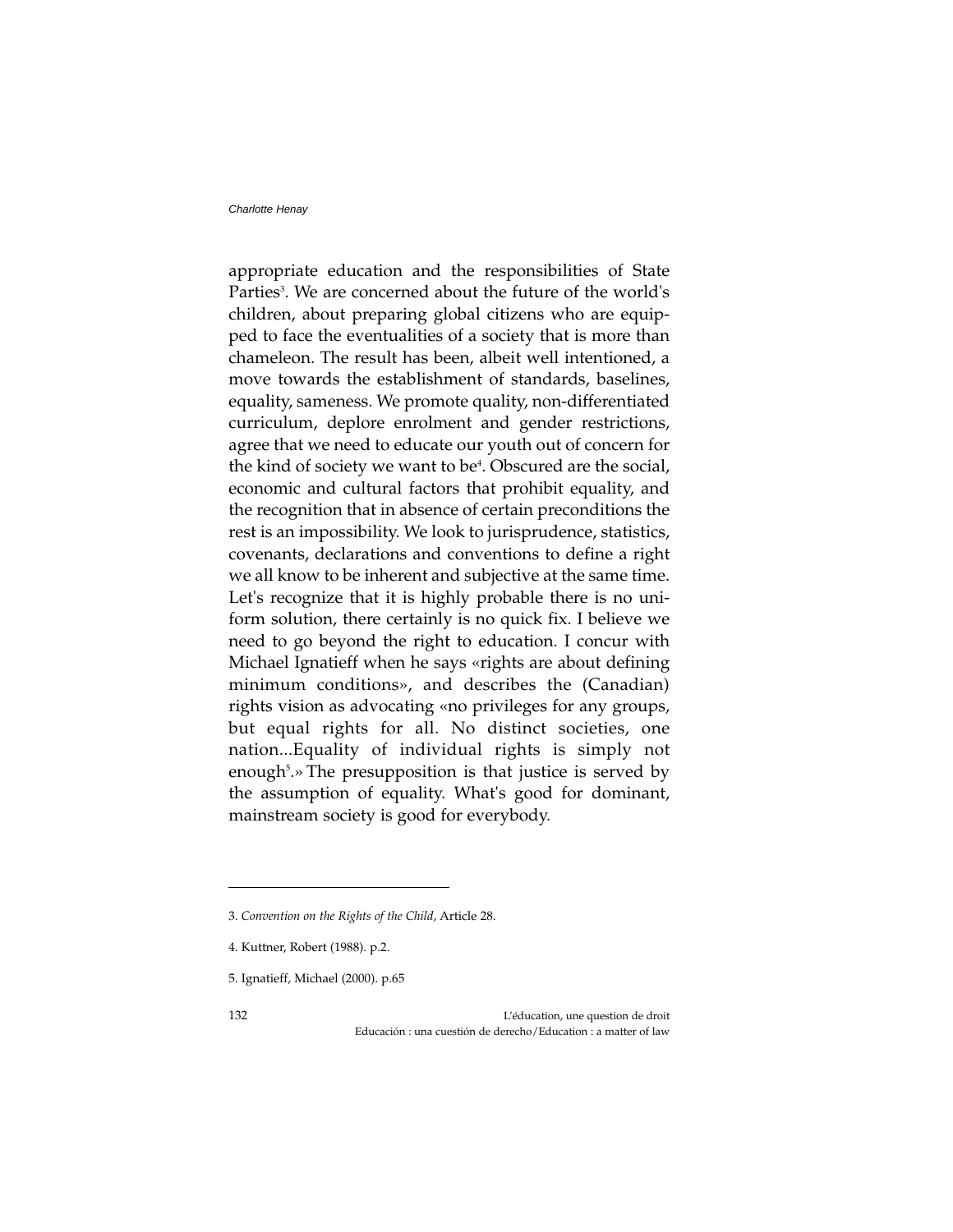The four A's to be exhibited in the realization of the right to education, by international definition<sup>6</sup>, are availability, accessibility (including physical and economic accessibility as well as non-discrimination), acceptability and adaptability. Educational facilities are to be available and equipped appropriately (to ensure the provision of quality education) according to the needs of the area in which they are situated, and to meet minimum standards (safe drinking water, sanitation facilities, and teaching materials, trained teachers). Programs and institutions must be accessible to all in a *non-discriminatory* fashion, within *safe* physical reach or via technology, and education must be affordable to all, with primary education being free to all. The form and substance must be acceptable, culturally appropriate and relevant to students and parents, and must meet such minimum standards as approved by the State.

Education must adjust to changing needs and meet those of students from/in varied cultural and social settings. We need to be clear on what these terms mean in light of Aboriginal education. As I mentioned before, availability and accessibility of education (as provided either by governments or First Nations communities/organizations) do not mean students are attending, nor does it mean they are getting an education. The responsibility of the State delivering Education is to ensure an acceptable educational context and setting are provided. This should encompass cultural relevance, contextually appropriate curricula and methodology as well as allow for parental exercise of choice as to the school they wish their children

<sup>6.</sup> ibid. 1. *Part I Normative Content of Article 13(2) : the Right to Receive an Education*.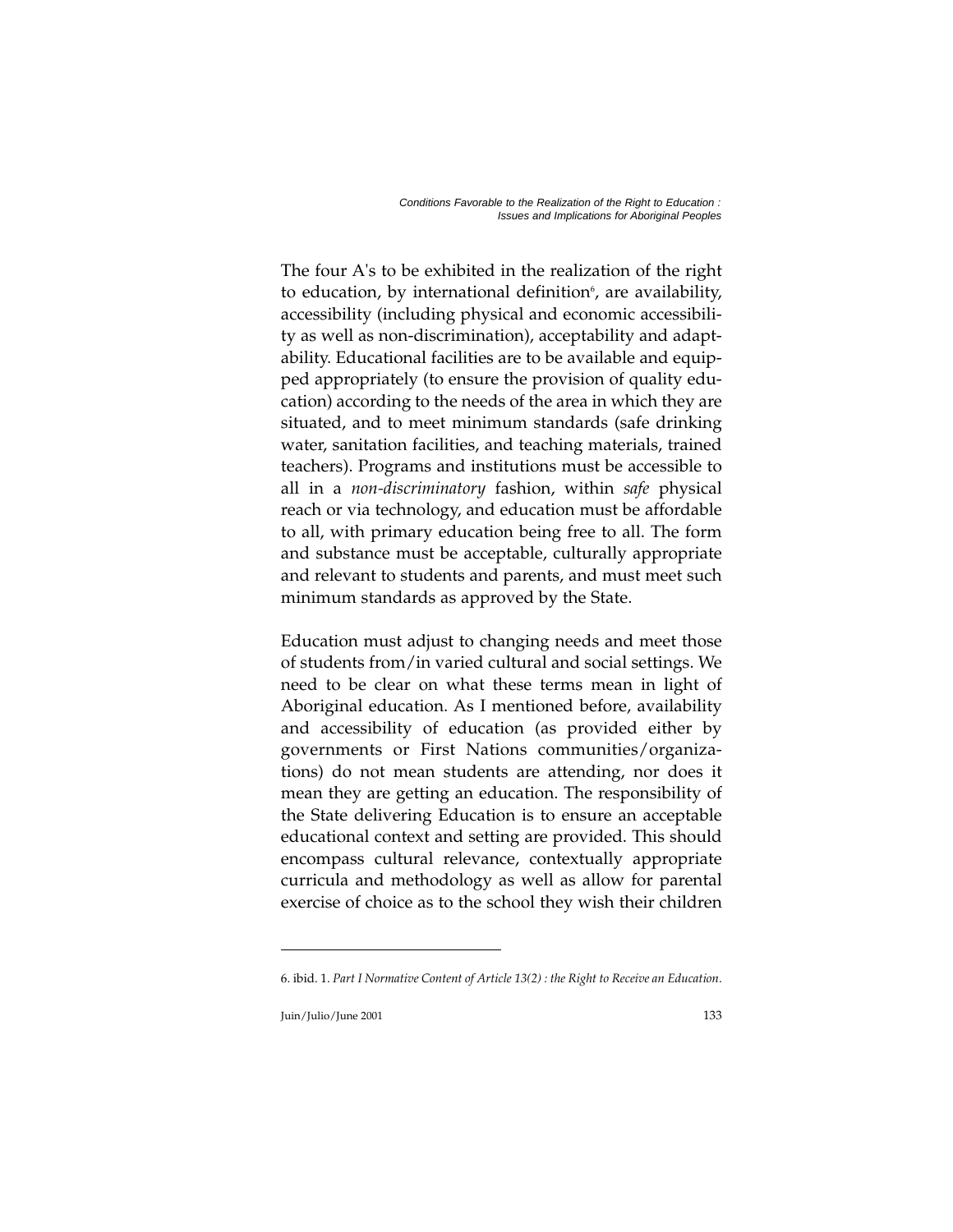to attend. A school that educates their children according to their traditions, faith, convictions. In many isolated Aboriginal communities, there may only be one school or, in the case of public education systems in towns and cities, several choices of schools, all offering a standard mainstream program. If a First Nations school is available with a curriculum developped to meet the needs and address the priorities of the community, the programs are often not given equal status with those run by the State and do not lead to official certification or meet requirements for entrance into postsecondary institutions. Whether or not it is a priority for Aboriginal people for children to access education in the mainstream system is for them to determine. If students and parents are alienated from the educational system, as is often the case for Aboriginal peoples, the program is clearly not relevant nor is it culturally appropriate. Therefore, inaccessible. Making the choice for them makes a mockery of the principles inherent in the right to education. Since the rate of illiteracy and school drop-outs, low employment and high incarceration figures doesn't seem to be lessening amongst First Nations peoples, the mainstream system obviously hasn't adapted well enough to produce educational success. Certainly not on dominant society's terms. In addition, the access to original solutions on Aboriginal terms is controlled and limited. This creates a strong climate of exclusion. What about the definition of «getting an education» and a closer look at why, no matter how we define it, current standards for delivery of the right to education just aren't working for Aboriginal people.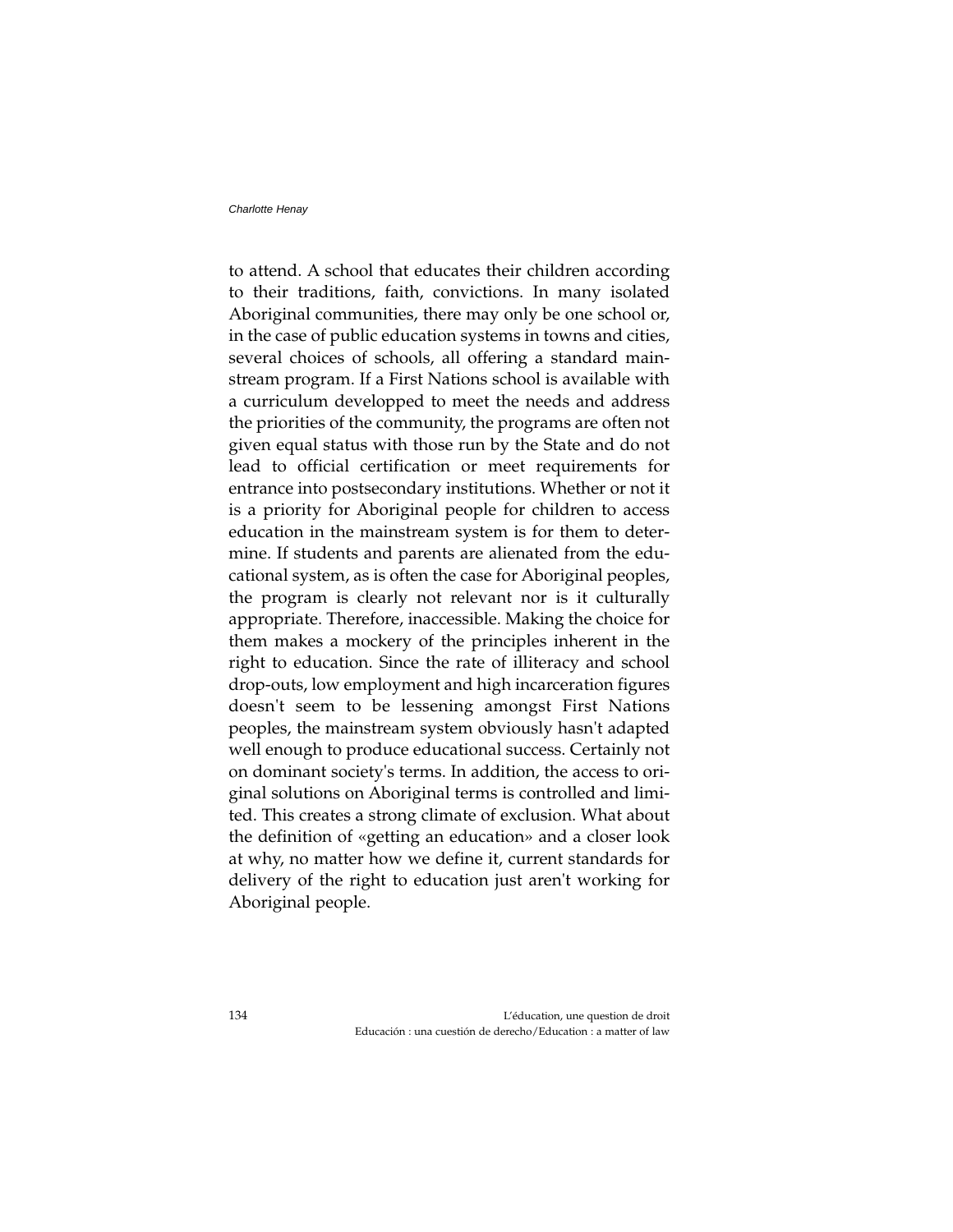# **Common Language**

We know that dialogue is not possible without common language<sup>7</sup>. One of the difficulties is that dominant and aboriginal societies don't share the same views of terminology. What the mainstream sees as getting a quality education, preparing oneself for the job market and the assumption of civil responsibilities, can be perceived as assimilationist jargon. Why would Aboriginal students want to prepare themselves for a future in a system that can offer little unless much of who they are and what they believe is offered up in return ? Why would parents want to support such a system ? Education hasn't been a positive experience for indigenous peoples. Take the example of Canadian residential schools where students were prohibited from speaking their language, visiting their families (even siblings in the same school), and were victims of long-term physical and sexual abuse.

Fundamental principles we advocate are self-respect (in order to respect others) which leads to self-actualization and the honoring of one's identity by the political system. It wouldn't be accurate to say **aboriginal rights have been respected, entrenched in treaties regardless**. If the State within which one lives doesn't recognize the group to which one belongs (except for identification as separate from the mainstream) how are the above possible ? Education is increasingly being recognized as a cultural

<sup>7.</sup> Commission on Human Rights, Fifty-fifth Session, Item 10 of the Provisional Agenda on economic, Social and Cultural Rights. *Preliminary Report of the Special Rapporteur on the Right to Education*. Pratt Paragraph 10.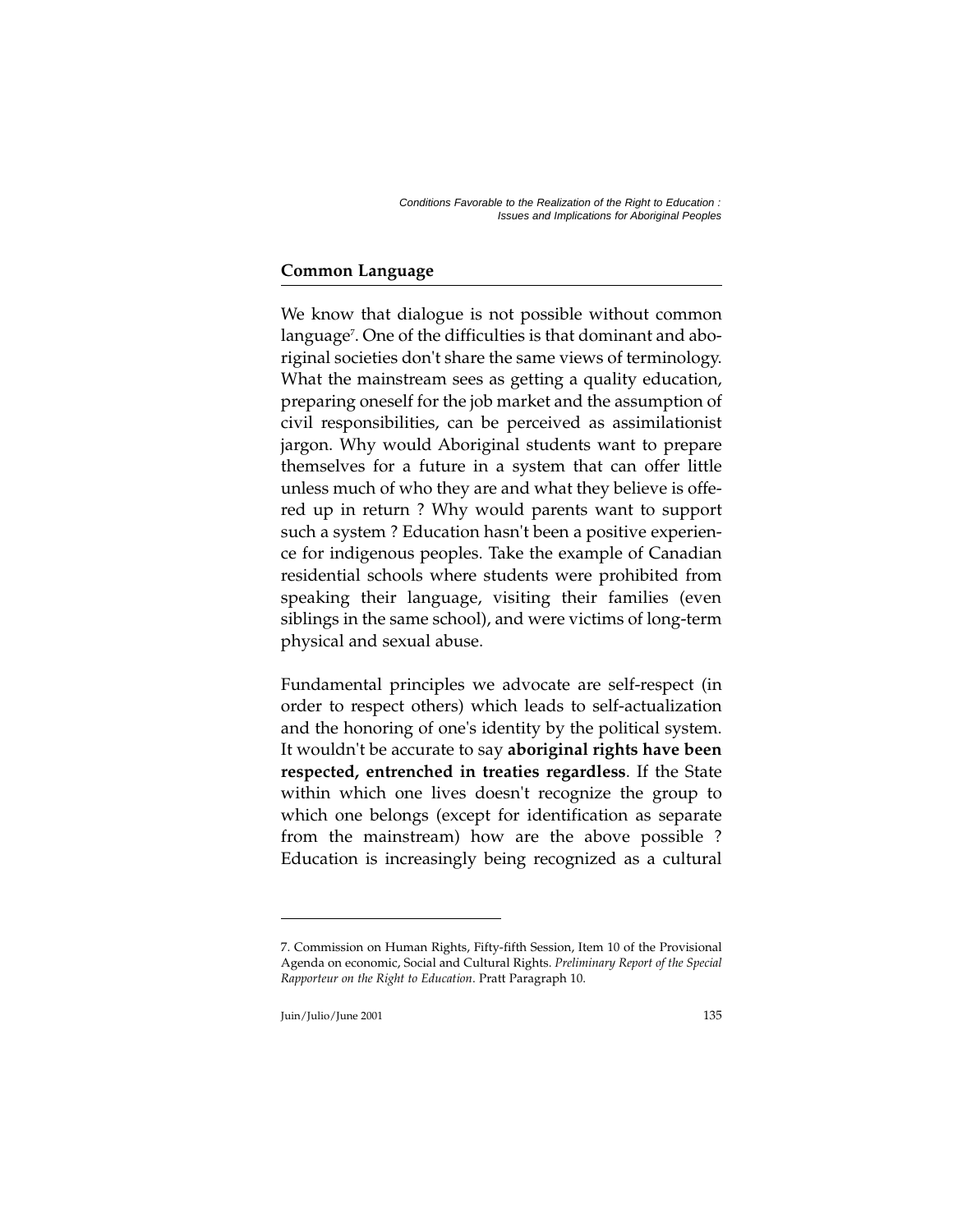process, born of and training students for membership in the society it reflects. There are clear links between learning, education, identity and the maintenance and reproduction of cultures<sup>8</sup>. Mainstream politicians, educational providers and policy developers not taking this into account, and realizing that both the need and service delivery of education should and will be determined by First Nations<sup>9</sup>, is both shortsighted and ethnocentric. The Canadian Assembly of First Nations Special Education Policy Draft goes on to say that «First Nations learners have a right to access an education that encompasses their spiritual, physical, social, emotional, cultural and intellectual development, and their education should prepare them adequately for lifelong learning... education that is based upon First Nations cultures and values is consistent with the principles of inclusion and holistic learning... First Nations learners learn best in an environment that reflects their experiences and understandings... First Nations schools aim to provide all learners with a solid foundations in their languages and cultures, values, understandings, and traditions. First Nations schools are one mechanism through which First Nations are exercising their jurisdiction for education<sup>10</sup>.» Many Aboriginal peoples share a sense of the connectedness of all aspects of life. Education,

136 L'éducation, une question de droit Educación : una cuestión de derecho/Education : a matter of law

<sup>8.</sup> *Best Practice and Benchmarking in Aboriginal Community-Controlled Adult Education*, A project Report to the Australian National Training Authority from the Foundation of Independent Aboriginal Education Providers Ltd. Bob Boughton and Deborah Durnan Researchers. 1997. P.7.

<sup>9.</sup> Assembly of First Nations Special Education Policy Draft. 2000, p.5.

<sup>10.</sup> ibid.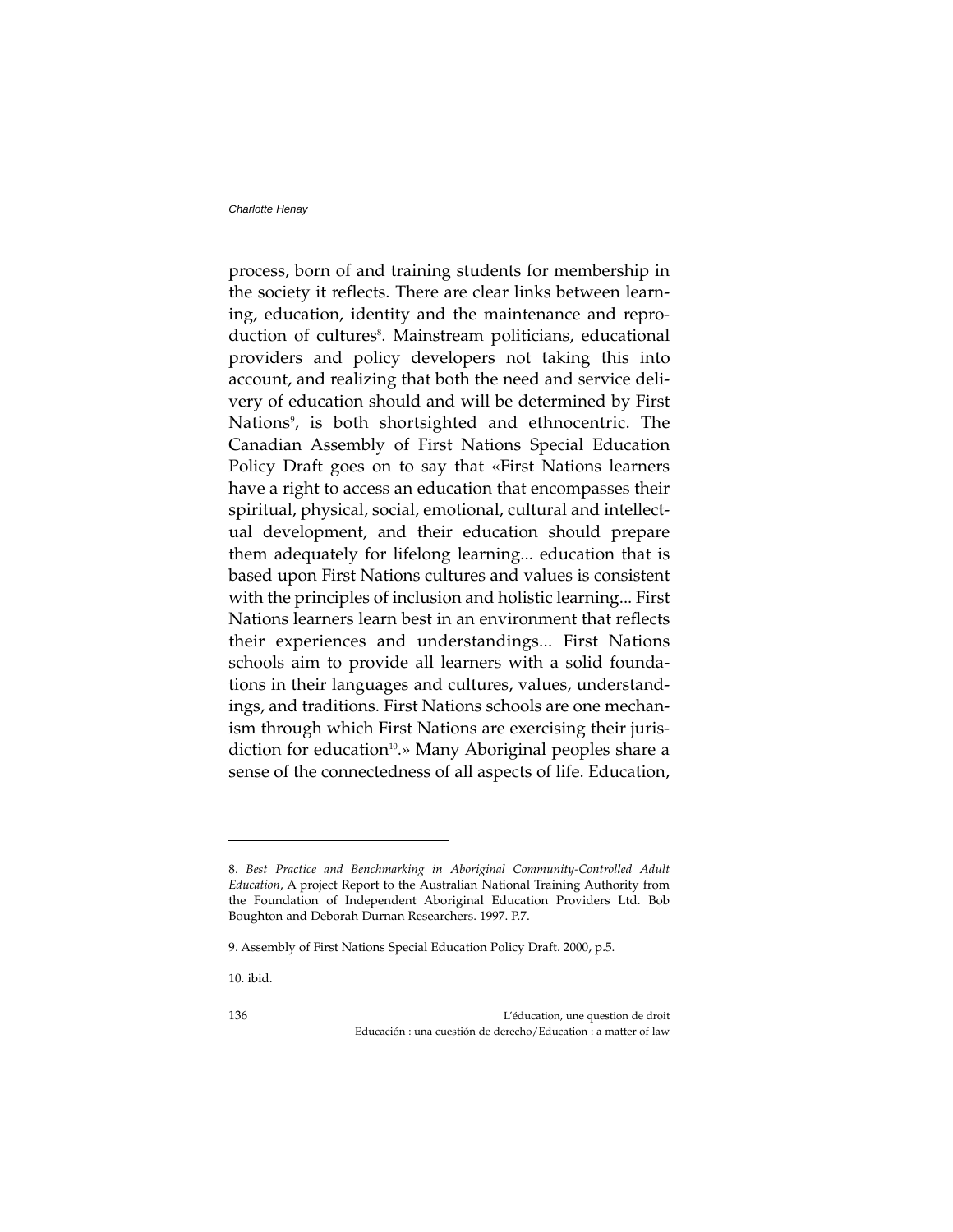spirituality, and politics are not necessarily separate, and a strong sense of community prevails. This is not the time nor the place to examine the complexity of Aboriginal communities and people. Suffice it to say that a common language presupposes dominant society's acceptance of Aboriginal peoples' right to view education from a perspective that is entirely theirs, and to pursue the delivery of education on their own terms. In my opinion it is not appropriate to look at Aboriginal realization of the right to education without the presupposition that first Aboriginal people must agree on the terminology and accept the terms on which the international community has taken it upon themselves to lobby for delivery of this right. How can we advocate for the inherent right to education and not for the inherent right to self-government ? Education is political and must be openly accepted as so. I have heard an elder call education from the dominant perspective indoctrination. I don't think this is disputed. Neither is the affirmation that better education goes hand in hand with other social improvements. As members of Nation-States, Aboriginal peoples are dependent upon the colonizing governments to establish their funding norms and the guidelines for their educational practice. This catches them up in a vicious circle of social inequality $\mu$ . Refusing what can be perceived as assimilative educational practice should not be surprising nor should it be termed failure. How can we continue to expect success from dominant methods ?

<sup>11.</sup> ibid. 5, p.20.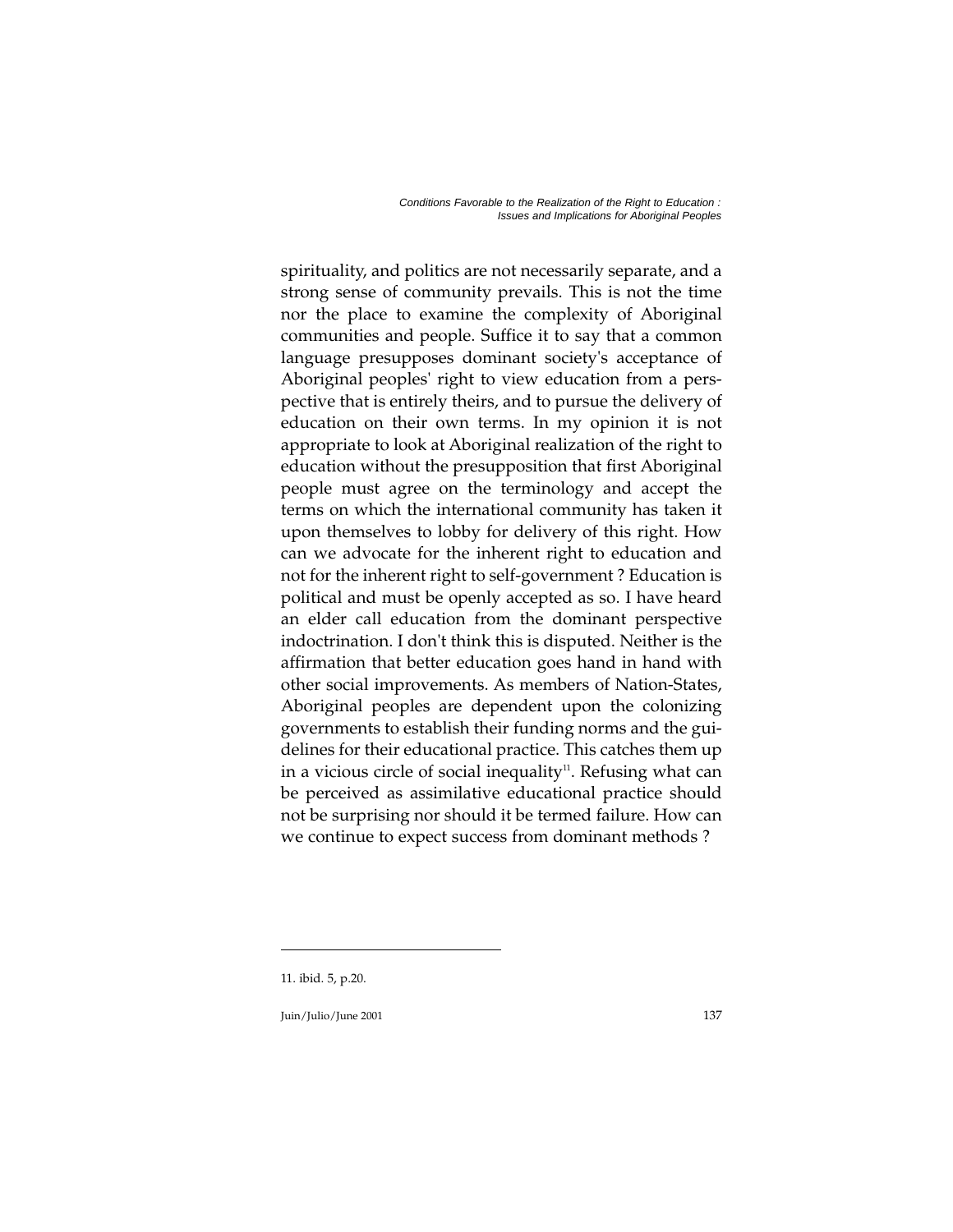## **A Hidden Agenda**

In advocacy for the realization of the Aboriginal right to education we need to recognize that the culture of rights and rights-based language has been just as useful to dominant interests as it has empowered subordinate groups<sup>12</sup>. Let's look at the intent and then describe a direction for conditions favorable to its coming into effect. The point is that everybody get an equal opportunity and equity in the fulfillment of their needs for self-realization. We know that cultural authority creates the language of rights and that it is exercised by dominant society. We know we need a paradigm shift. I am fully in agreement with the Special Rapporteur on the Right to Education when she says that she is looking at the right to education in light of advocating changes within education $13$ . Whether the right is being realized is irrelevant if other fundamental human rights are being ignored. We need to examine the agendas of the States we inhabit, the language we use in human rights advocacy and how it furthers or does not our intent, what that intent is, and how much of the hidden agenda to assimilate Aboriginal peoples slowly, through education and indoctrination, we are consenting to overlook. Maybe it is time to think about accepting that Aboriginal peoples do not need consensus (political, spiritual or otherwise) or to guarantee immediate success on our terms for assuming inherent rights and responsibilities in order for dominant society to feel comfortable. As per part B, paragraph 57 of

<sup>12.</sup> Denis, Claude (1997), p.110.

<sup>13.</sup> ibid. 7. Part I Paragraph 13.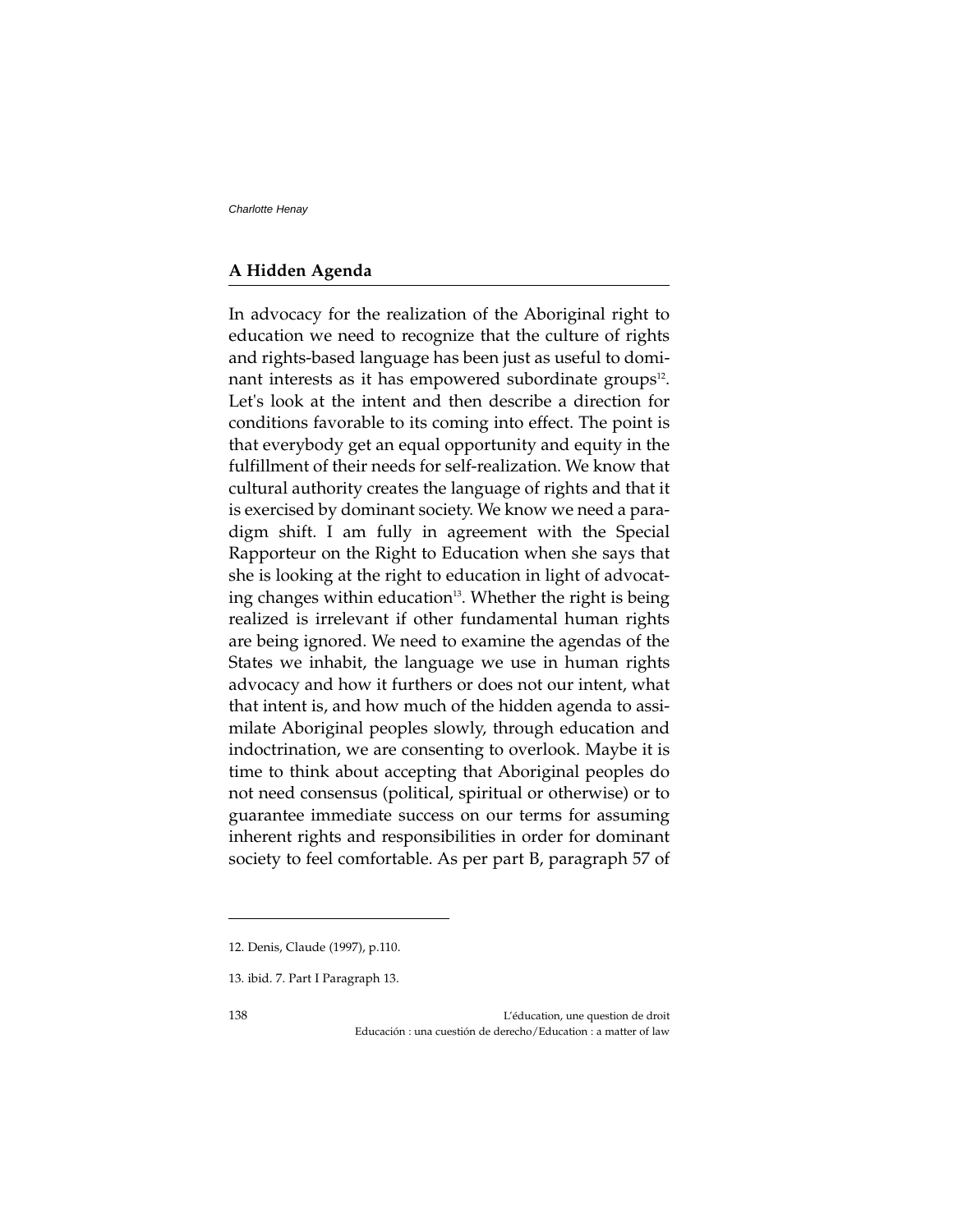the Special Rapporteur's preliminary report, «non-discrimination is not subject to progressive realization but has to be secured immediately  $\&$  freely<sup>14</sup>». Perhaps it's time to look at what the *rights* agenda is, go beyond education as a means of realizing other human rights, and recognize that the process for recognition of the declarations, covenants and treaties that ensconce these rights may be flawed in itself. In light of that, can we afford to get stuck in progress, is that and favorable conditions enough ?

<sup>14.</sup> ibid. 7. Part II B. Paragraph 57.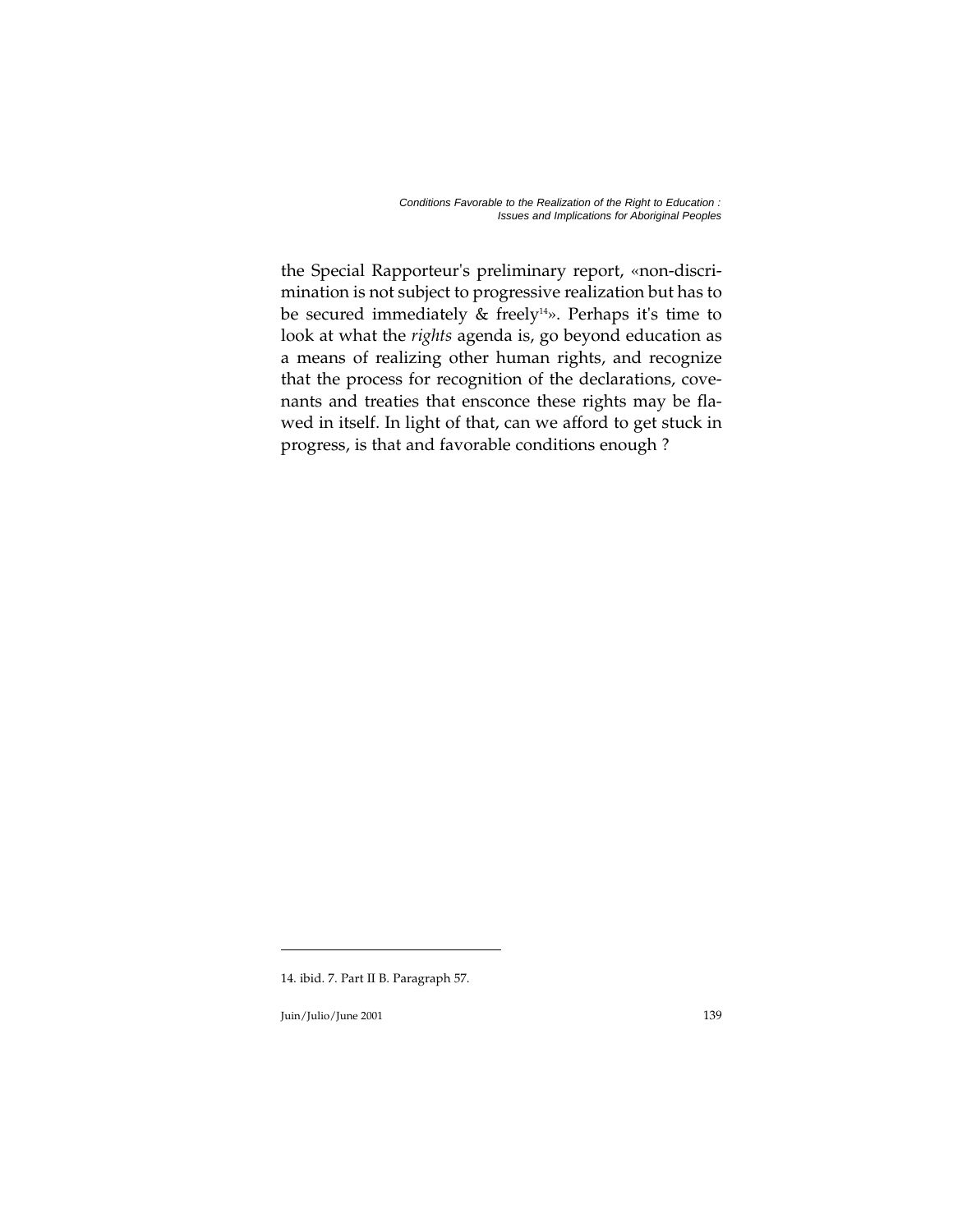### **Bibliography**

Assembly of First Nations (2000). «The Assembly of First Nations Special Education Policy Draft».

Commission on Human Rights (1999). «Item 10 of the Provisional Agenda on Economic, Social and Cultural Rights, paragraphs 10, 13, and 57 of The Preliminary Report of the Special Rapporteur on the Right to Education». Fifty-fifth Session.

Committee on Economic, Social and Cultural Rights (1999). «General Comment No. 13 (1) and 13 (2) of Implementation of the International Covenant on Economic, Social and Cultural Rights : The Right to Education». Twenty-first Session.

Denis, Claude. (1997). «We Are Not You. First Nations and Canadian Modernity» Peterborough : Broadview Press.

Foundation of Independent Aboriginal Education Providers, Ltd. (1997). «A Project Report to the Australian National Training Authority "Best Practice Benchmarking in Aboriginal Community-Controlled Adult Education"». Bob Boughton and Deborah Durnan, Researchers.

Hooks, Bell. (1994). «Teaching to Transgress, Education as the Practice of Freedom». New York : Routledge.

Ignatieff, Michael. (2000). «The Rights Revolution» Toronto : House of Anansi Press, Ltd.

Kuttner, Robert. (1988), «The Right's Wrong on Education and Savings».

United Nations (1948). «Universal Declaration of Human Rights». Article 26.

United Nations (1980). «Convention on the Rights of the Child». Article 28.